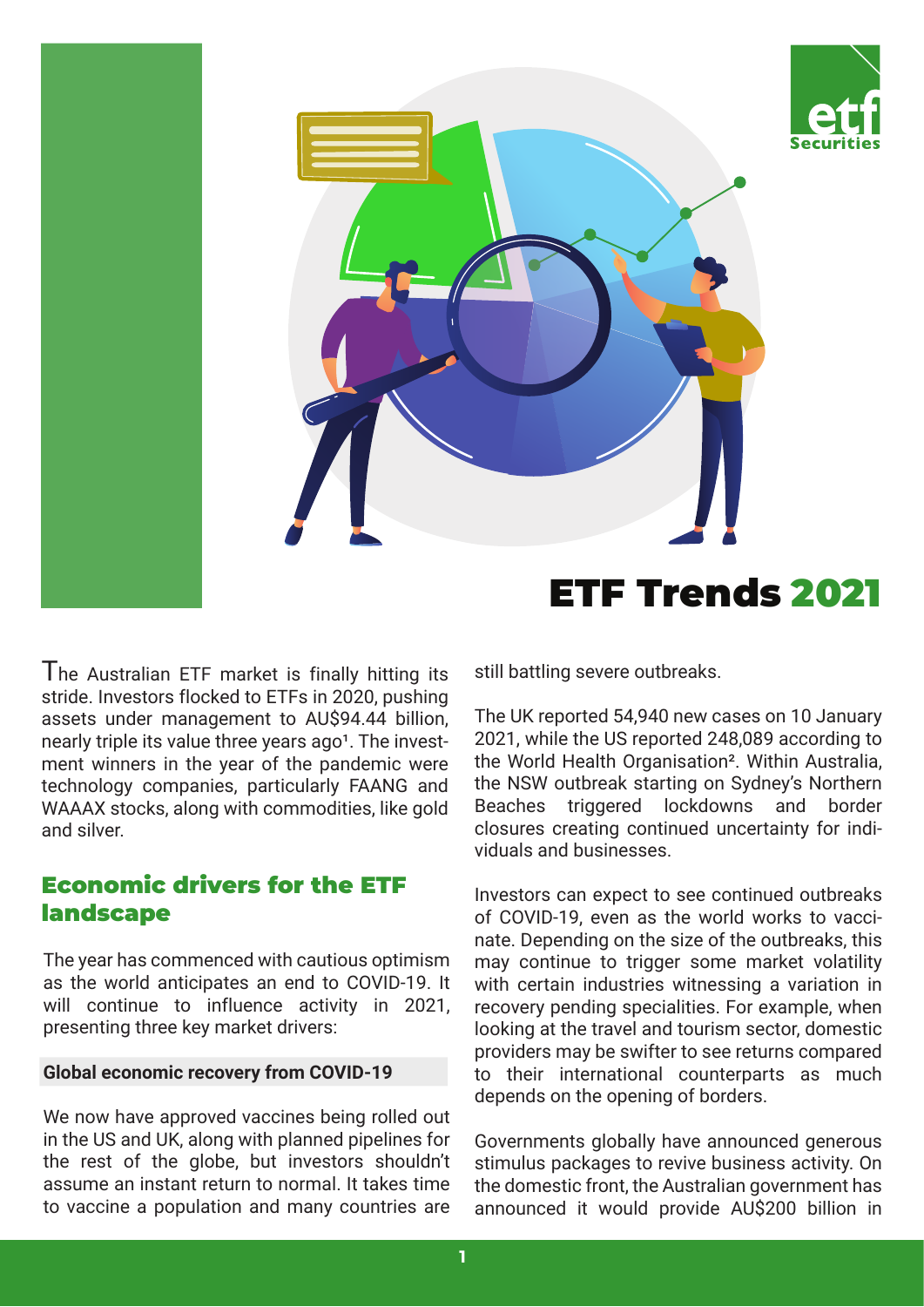fiscal stimulus, with state governments employing a variety of activities from small business packages to entertainment and dining vouchers. Populations tired of lockdown and social isolation are likely to respond swiftly to such programs. Consumer confidence should continue to grow across the year, supporting momentum generated by stimulus packages.

Internationally, the European Union approved a coronavirus stimulus package to raise 750 billion euros<sup>3</sup> after being hard-hit by the pandemic, particularly Italy and Spain in the earlier stages but countries like the Czech Republic struggling in later waves<sup>4</sup>. The US, continuing to struggle to contain infections, have proposed a US\$1.9 trillion stimulus package covering payments to families along with health and vaccination programs<sup>5</sup>.

Beyond this, many countries are considering or resuming broadscale projects to further economic growth, with infrastructure one option for this. For example, India, initially subject to the world's toughest lockdowns to manage COVID-19, has forged ahead with its existing US\$1.4 trillion infrastructure program<sup>6</sup> while domestically, the Federal Government announced a further AU\$1.5 billion commitment to accelerate priority infrastructure projects7.

## **Products in focus**

Investors are likely to already hold broad Australian and US exposure but may also consider other regions such as Europe through an ETF like ETFS EURO STOXX 50® ETF (ASX Code: [ESTX](https://www.etfsecurities.com.au/product/estx)) which is well positioned with stimulus plans for recovery. Or country-specific exposure through an ETF like ETFS Reliance India Nifty 50 ETF (ASX Code: [NDIA\)](https://www.etfsecurities.com.au/product/ndia) to capitalise on India's infrastructure program.

### **Low interest rates globally**

Sluggish growth and inflation were a concern globally before the COVID-19 pandemic hit, leading many central banks to revisit monetary policy in 2019. Interest rates declined further in 2020 to support global economies dealing with the pandemic. The Australian official cash rate dropped to 0.1%, while the US Federal Funds Rate lower bound fell to zero. It is likely cash rates will remain low through most of 2021 to support recovery with the potential of increases late in the year.

Low interest rates are typically supportive of business development and growth activities; however, they have also placed pressure on yield-focused investors. Many have been forced to consider asset classes outside of fixed income to support their needs and this trend is likely to continue across the year. Some will take a 'riskier' approach to their yield investments and look for dividend-bearing assets, including equities.

Investments in "safe-haven" commodities, including gold and silver, have a low opportunity cost and offer stability so are likely to continue to be popular across the year. Precious metals also typically perform well during periods of low interest rates, with investors using these, particularly gold, rather than cash as a store of value and to protect against inflation<sup>8</sup>.

## **Products in focus**  $\mathbb{Q}^6$

Investors may consider tailored ETF market exposures which are oriented towards high dividend-paying shares such as domestic option ETFS S&P/ASX 300 High Yield Plus ETF (ASX Code: [ZYAU\)](https://www.etfsecurities.com.au/product/zyau) or US option ETFS S&P 500 High Yield Low Volatility ETF (ASX Code: [ZYUS\)](https://www.etfsecurities.com.au/product/zyus).

Those interested in incorporating commodities like gold or silver could consider ETFS Physical Gold (ASX Code: [GOLD](https://www.etfsecurities.com.au/product/gold)) or ETFS Physical Silver (ASX Code: [ETPMAG\)](https://www.etfsecurities.com.au/product/etpmag).

### **Changing global political dynamics**

This year marks the official completion of 'Brexit' and a change of US government with the inauguration of President Joe Biden. Also significant is the shifting relationships between China and the world which were heightened by COVID-19, global concerns over activities in Hong Kong, activity in the South China Sea and trade clashes globally.

# Brexit

Completion of Brexit and agreement to a trade deal should remove some uncertainty from European markets, though there will be some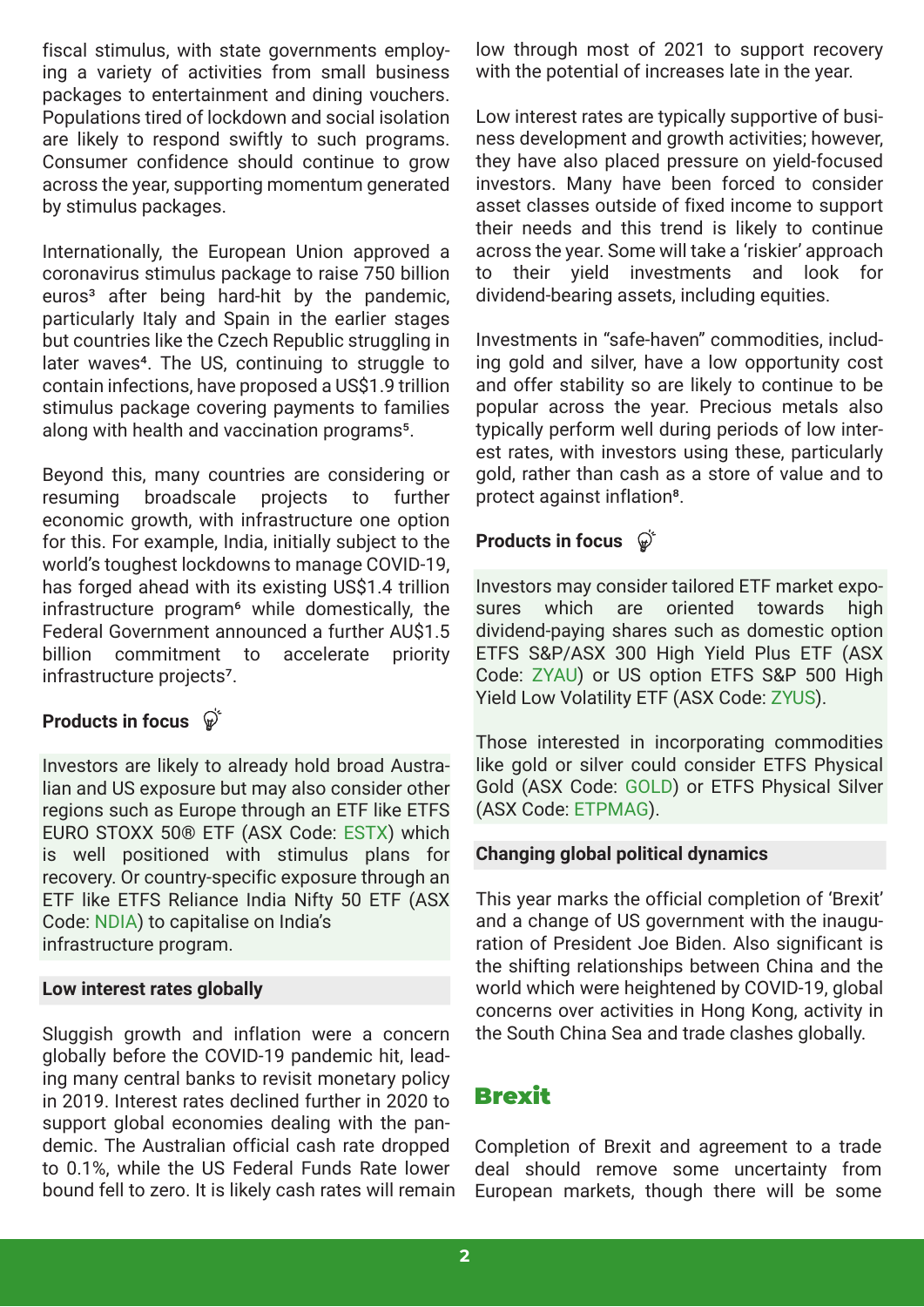challenges in the early months as individuals and businesses adjust to agreed trade and travel conditions<sup>9</sup>.

# The US Presidency

The government transition in the US is expected to see a return to more traditional and less divisive global diplomacy, particularly with regards to relationships with China. While it is unlikely that the Biden administration will abandon all the goals of the Trump administration in terms of trade with China, the approach is anticipated to be different and other countries may also expect a more international and collaborative approach in trade dealings<sup>10</sup>. This may be supportive for businesses with global operations, and certainly, countries like Australia may hope to benefit economically from more open trade partnerships.

Within the US, the Biden administration is expected to offer more predictability and stability compared to the Trump administration, which should assist in greater certainty for business activity and in turn, investment markets. However, this should be viewed with caution. There is also the potential of tax increases under the new administration for businesses as well as wealthy individuals<sup>11</sup> which could influence some corporate activity and consumer spending<sup>12</sup>.

Activity in the US typically dominates global investment markets as well as global policy, so indications of a Biden administration focus on infrastructure, clean energy and health spending has bolstered share markets, while dampening fixed income<sup>13</sup>. It has also spurred several countries to announce their own programs, particularly on the clean energy front, in recent months.

# Tension between China and the world

The past year has seen tensions rise between China and the rest of the world, surpassing the previous US-China trade war.

In recent years, there have been increasing concerns about the potential for Chinese government interference and espionage in the affairs of other countries. This has meant many countries have debated the extent they allow Chinese businesses to purchase assets within their countries, as well as to build key infrastructure, such as the 5G mobile network. Australia was one of the first to take a particular stance on this by banning Huawei Technologies from building its 5G network on the basis of national security and was followed by New Zealand, Japan, Taiwan and the US, with the UK banning specific components $14$ .

China's response to the COVID-19 pandemic heightened tensions in 2020 with many countries, including Australia, pushing for investigations into the origins of COVID-19.

In the wake of this, China has placed tariffs and bans on a range of Australian goods from beef to coal<sup>15</sup>. It has also taken action against other countries with a similar stance, for example, halting agricultural imports from Canada.

Some nations, like the UK, have expressed concern over China's activities in Hong Kong and the US has made indirect statements about incidents in the South China Sea by sending naval forces and carrying out combat exercises in the region<sup>16</sup>.

Also disturbing was the clash between Indian and Chinese forces in Galwan Valley in June 2020, with both nations maintaining armed forces along the Line of Actual Control<sup>17</sup>.

China has significant economic power, which it has demonstrated it is comfortable to deploy in diplomatic and trade activity. The next significant driver of uncertainty in markets may relate to global trade wars with China unless diplomacy is able to manage this.

# **Products in focus**

Investors interested in the US economy could consider an ETF like ETFS S&P 500 High Yield Low Volatility ETF (ASX Code: [ZYUS\)](https://www.etfsecurities.com.au/product/zyus) while those anticipating more certainty for the eurozone with Brexit complete, could look at an investment like ETFS EURO STOXX 50® ETF (ASX Code: [ESTX\)](https://www.etfsecurities.com.au/product/estx).

Investors concerned about potential volatility should tensions with China persist or even rise, could consider assets like gold which tend to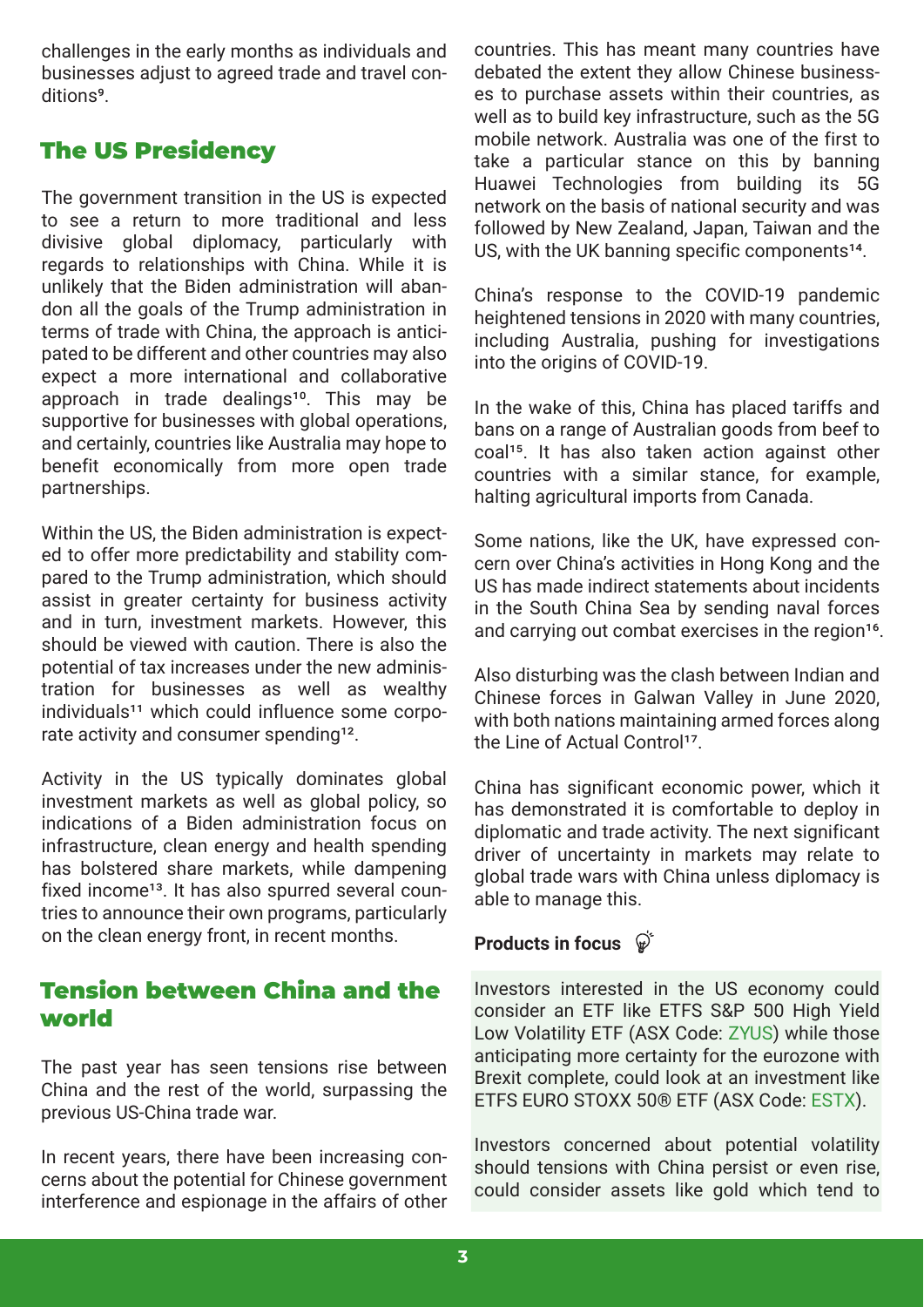offer stability and a store of value through an ETF like ETFS Physical Gold (ASX Code: [GOLD](https://www.etfsecurities.com.au/product/gold))

# Three trends for 2021

In keeping with economic drivers, there are three investment themes likely to dominate in 2021.

### **Movement to value**

As news of vaccines hit markets in late 2020, investors started to shift their approach away from a pure growth focus and towards value investments such as banks and industrials.

James Gerrish, Senior Investment Adviser for Shaw and Partners and author of investment newsletter, Market Matters, says, "in Australia, we had the value index up around 17% in the month of November. The growth index in Australia was up around 5%. There's a huge rotation out of growth, into value in a relative standpoint."

This trend is likely to continue in 2021 as investors anticipate a return to 'normal' and start to view growth stocks, particularly in the technology sector, as overpriced.

Jon Reilly, Chief Investment Officer for Implemented Portfolios, agrees and says, "We do expect to see a continued rotation to this year's out of favour sectors such as financials, and away from the high-fliers of 2020 including the technology sector. With a return at least some way back to pre-virus normal life over the course of 2021 likely, paying more than 35x earnings for some of the big tech names will at some point provide a disappointing portfolio outcome. By contrast, the restoration of bank dividends, both here and overseas, should sustain interest and deliver performance in the much cheaper financials sector."

## **Products in focus**  $\hat{\varphi}$

The Australian sharemarket is strongly skewed towards financials and resources which include companies typically falling into value investments. Investors could consider an ETF like ETFS S&P/ASX 300 High Yield Plus ETF (ASX Code: [ZYAU\)](https://www.etfsecurities.com.au/product/zyau) for exposure.

### **Thematic investing with climate and biotechnology**

Investors are increasingly interested in tailored investments accessing the growth themes of the future, as well as being able to invest according to their views and values. ETFs targeting specific themes should continue to be prominent in the coming year as investors become more aware of how to use these as part of their porfolios.

While themes like virtual connectivity will continue to be popular, dynamics in the coming year should mean climate change and biotechnology will be focus points for investors.

### **Biotechnology**

The COVID-19 pandemic has put a spotlight on healthcare biotechnology and the rollout of vaccines will ensure it remains front-of-mind. This industry was already tipped for growth in coming years. It is predicted to be valued at more than US\$833.34 billion by 2027, compared to US\$447.92 billion at the end of 2019<sup>18</sup>, and will continue to grow, driven by the growing global population and the need for affordable, effective treatments and vaccines.

### **Climate investing**

Concern over climate change has continued to rise in recent years. While 2020 may have been quieter for climate news from a media perspective compared to 2019, it remained present for investors. In the late parts of 2020, the push to take action on climate change returned to the fore with the election of Joe Biden, who has been vocal about recommitting the US to the Paris Agreement. Already, a number of nations and companies have announced specific projects to move towards renewable energy, such as battery storage projects from the Victorian state government or Origin Energy<sup>19</sup>.

## **Products in focus**

Investors considering thematic investing may wish to look at ETF Securities' Future Present Range of ETFs. Those specifically interested in biotechnology may consider ETFS S&P Biotech ETF (ASX Code: [CURE](https://www.etfsecurities.com.au/product/cure)). While investors focused on renewable energy may consider battery technology - a key supporter for the viability of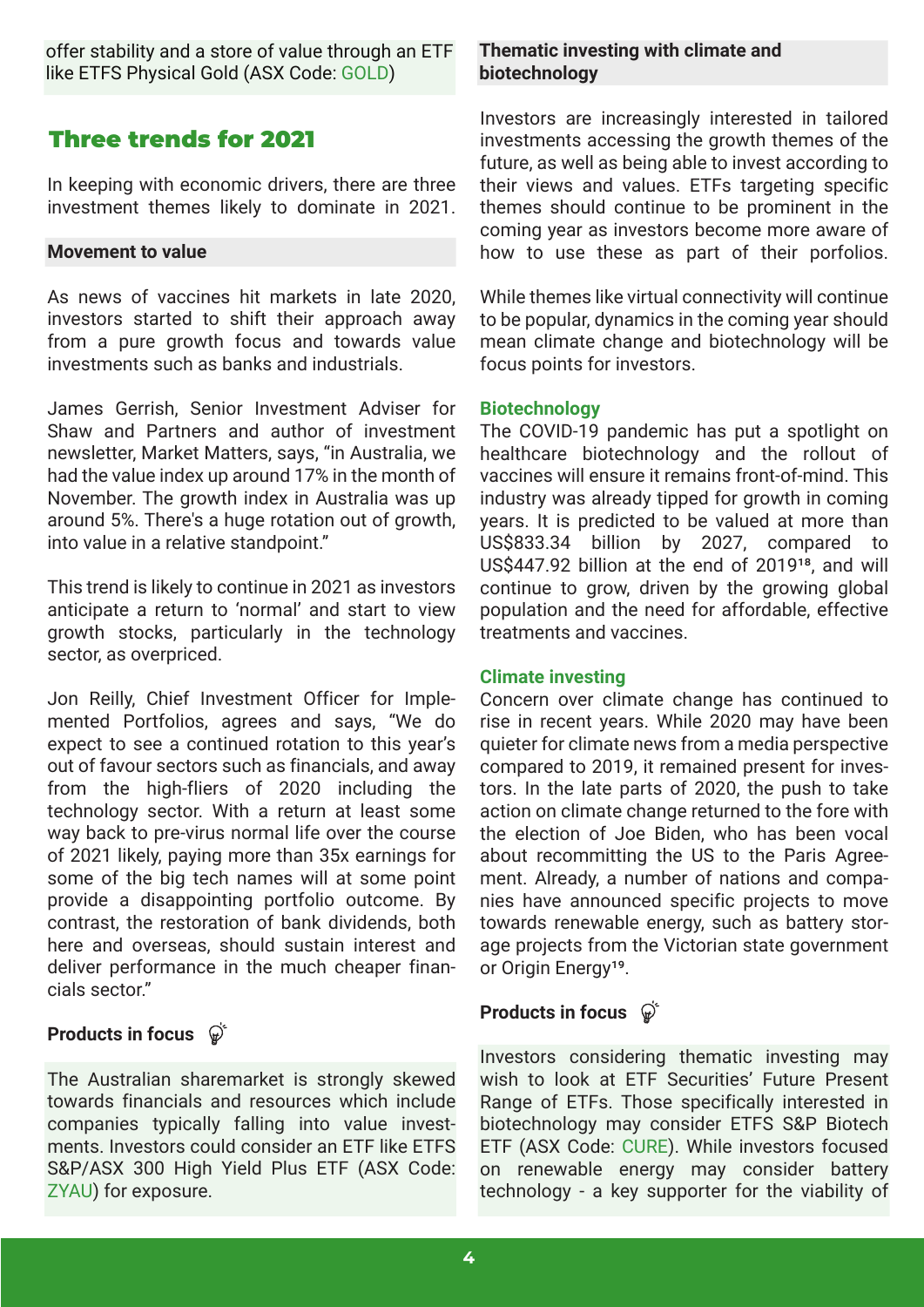renewable energy. ETFS Battery Tech & Lithium ETF (ASX Code: [ACDC\)](https://www.etfsecurities.com.au/product/acdc) is the only Australian-listed ETF to offer exposure to the global battery technology supply chain.

#### **Short and leveraged investments**

Across the volatility of 2020, many self-directed sophisticated investors took a short-term approach to trading and embraced short & leveraged funds. There are currently seven leveraged exchange-traded hedge funds listed on the ASX covering Australia, US markets and the technology sector which generated significant activity in 2020.

As the world continues to recover from COVID-19 and manages the ongoing tension in global relationships, use of short and leveraged instruments is likely to continue along with continued bouts of volatility. This is also within keeping with global trends and sophisticated investors and institutions may anticipate the exchange-traded hedge fund range in Australia to continue to expand to meet demand.

As part of this, some sophisticated investors may anticipate changes in growth sectors like technology as the world opens again and choose short-term investments reflecting their views.

### **Products in focus**

Sophisticated investors with high conviction on technology companies may consider exchange-traded hedge funds like ETFS Ultra Long Nasdaq 100 Hedge Fund (ASX Code: [LNAS\)](https://www.etfsecurities.com.au/product/lnas) and ETFS Ultra Short Nasdaq 100 Hedge Fund (ASX Code: [SNAS\)](https://www.etfsecurities.com.au/product/snas).

## Moving forward in 2021

The last year was unexpected but has shifted global investment behaviour and dynamics. The Australian ETF market will continue to grow and evolve to meet the needs of investors and if the past year is any indication, investors are looking for opportunities and increasingly using ETFs for their market exposure.

**For more information on accessing these trends, please speak to ETF Securities.**

### **Client Services Phone +61 2 8311 3488 infoAU@etfsecurities.com.au**

[1] https://www2.asx.com.au/content/dam/asx/issuers/asx-invest[ment-products-reports/2020/pdf/asx-investment-products-dec-2020.pdf](https://www2.asx.com.au/content/dam/asx/issuers/asx-investment-products-reports/2020/pdf/asx-investment-products-dec-2020.pdf)  [\[2\] WHO Coronavirus Disease \(COVID-19\) Dashboard | WHO Coronavirus](https://covid19.who.int/table)  Disease (COVID-19) Dashboard [\[3\] EU leaders finally approve coronavirus stimulus package \(cnbc.com\)](https://www.cnbc.com/2020/12/10/eu-leaders-finally-approve-coronavirus-stimulus-package.html) [\[4\] How COVID-19 upended life in Europe throughout 2020 | Euronews](https://www.euronews.com/2020/12/31/how-covid-19-upended-life-in-europe-throughout-2020) [\[5\]](https://www.theguardian.com/us-news/2021/jan/14/joe-biden-coronavirus-stimulus-package) '[No time to waste](https://www.theguardian.com/us-news/2021/jan/14/joe-biden-coronavirus-stimulus-package)'[: Biden unveils \\$1.9tn coronavirus stimulus package |](https://www.theguardian.com/us-news/2021/jan/14/joe-biden-coronavirus-stimulus-package)  US news | The Guardian [6] Source: India 2030: exploring the Future; National Infrastructure Pipeline [\[7\] PM commits 1.5 billion to infrastructure | Infrastructure Magazine](https://infrastructuremagazine.com.au/2020/08/26/pm-commits-1-5-billion-to-infrastructure/) [\[8\] Gold investment demand remains well supported in 2021 – report -](https://www.mining.com/gold-investment-demand-remains-well-supported-in-2021-report/)  MINING.COM [\[9\] \(1\) Brexit is complete: Britain officially breaks from European Union -](https://globalnews.ca/news/7548958/brexit-deadline-britain-eu-2020/) National | Globalnews.ca [10] US-China trade war: expect Biden to change tactics towards Beijing, but not the goals | South China Morning Post (scmp.com) [\[11\] Democratic wins in Georgia could give Biden's tax plan a better](https://www.cnbc.com/2021/01/06/democratic-wins-in-georgia-could-give-bidens-tax-plan-a-better-chance.html)  chance (cnbc.com) [\[12\] Biden Plan: Stimulus Checks Now, Tax Hikes Soon To Beat Virus,](https://www.investors.com/news/economy/biden-plan-stimulus-checks-now-tax-hikes-soon-defeat-virus-inequality-dow-jones-falls/)  Inequality; Dow Jones Falls (investors.com) [\[13\] Markets wrestle with an imminent spending spree from Biden's](https://www.smh.com.au/business/markets/markets-wrestle-with-an-imminent-spending-spree-from-biden-s-democrats-20210112-p56tfp.html)  Democrats (smh.com.au) [\[14\] Chart: Which Countries Have Banned Huawei? | Statista](https://www.statista.com/chart/17528/countries-which-have-banned-huawei-products/#:~:text=As%20of%20December%2012%2C%202019,new%20network%20to%2035%20percent.) [\[15\] www.bloomberg.com/news/articles/2021-01-10/why-china-is-fall](https://www.bloomberg.com/news/articles/2021-01-10/why-china-is-falling-out-with-australia-and-allies-quicktake)ing-out-with-australia-and-allies-quicktake [\[16\] COVID-19 masks mischief in the South China Sea | East Asia Forum](https://www.eastasiaforum.org/2021/01/13/covid-19-masks-mischief-in-the-south-china-sea/) [[17\] India-China ties 'profoundly disturbed' by first act of bloodshed in 45](https://www.hindustantimes.com/india-news/indiachina-ties-profoundly-disturbed-by-first-act-of-bloodshed-in-45-years-jaishankar-101610440666374.html)  years: Jaishankar | Hindustan Times [18] https://www.globenewswire.com/news-re[lease/2020/09/10/2092014/0/en/Global-Biotechnology-Market-Is-Expect](https://www.globenewswire.com/news-release/2020/09/10/2092014/0/en/Global-Biotechnology-Market-Is-Expected-to-Reach-USD-833-34-Billion-by-2027-Fior-Markets.html) ed-to-Reach-USD-833-34-Billion-by-2027-Fior-Markets.html

[\[19\] The Victorian Big Battery \(energy.vic.gov.au\) and World's Biggest](https://www.energy.vic.gov.au/renewable-energy/the-victorian-big-battery)  Battery Race Gets New Contender in Australia - Bloomberg

#### **Disclaimer**

ETFS Management (AUS) Limited (AFSL 466778) ("ETFS"), is the responsible entity and issuer of units in the ETFS S&P/ASX 300 High Yield Plus ETF (ASX:ZYAU) (ARSN: 605 617 963), ETFS S&P 500 High Yield Low Volatility ETF (ASX Code: ZYUS) (ARSN: 605 617 687), ETFS EURO STOXX 50 ETF (ASX Code: ESTX) (ARSN: 612 529 576), ETFS S&P Biotech ETF(ASX Code: CURE) (ARSN 628 037 105), ETFS Battery Tech and Lithium ETF (ASX Code: ACDC) (ARSN 605 617 490), ETFS Reliance India Nifty 50 ETF (ARSN 628 037 856) (ASX Code: NDIA), ETFS Ultra Long Nasdaq 100 Hedge Fund (ASX Code: LNAS) (ARSN: 636 516 320) and ETFS Ultra Short Nasdaq 100 Hedge Fund (ASX Code: SNAS) (ARSN: 636 515 887) ("Funds"). The PDS contains all of the details of the offer of units in the Funds. Any investment decision should only be considered after reading the relevant offer document in full.

ETFS Metal Securities Australia Limited (ACN 101 465 383) (CAR: 001274650) is the issuer of shares in ETFS Physical Gold (ASX Code: GOLD) and ETFS Physical Silver (ASX Code: ETPMAG) ("the Companies"). The prospectus contains all of the details of the offer of shares in the Companies. Any investment decision should only be considered after reading the relevant offer document in full.

#### **ETFS Reliance India Nifty 50 ETF:**

ETFS Reliance India Nifty 50 ETF (ASX Code: NDIA) offered by ETFS Management (AUS) Limited or its affiliates is not sponsored, endorsed, sold or promoted by NSE INDICES LTD and its affiliates. NSE INDICES LTD and its affiliates do not make any representation or warranty, express or implied (including warranties of merchantability or fitness for particular purpose or